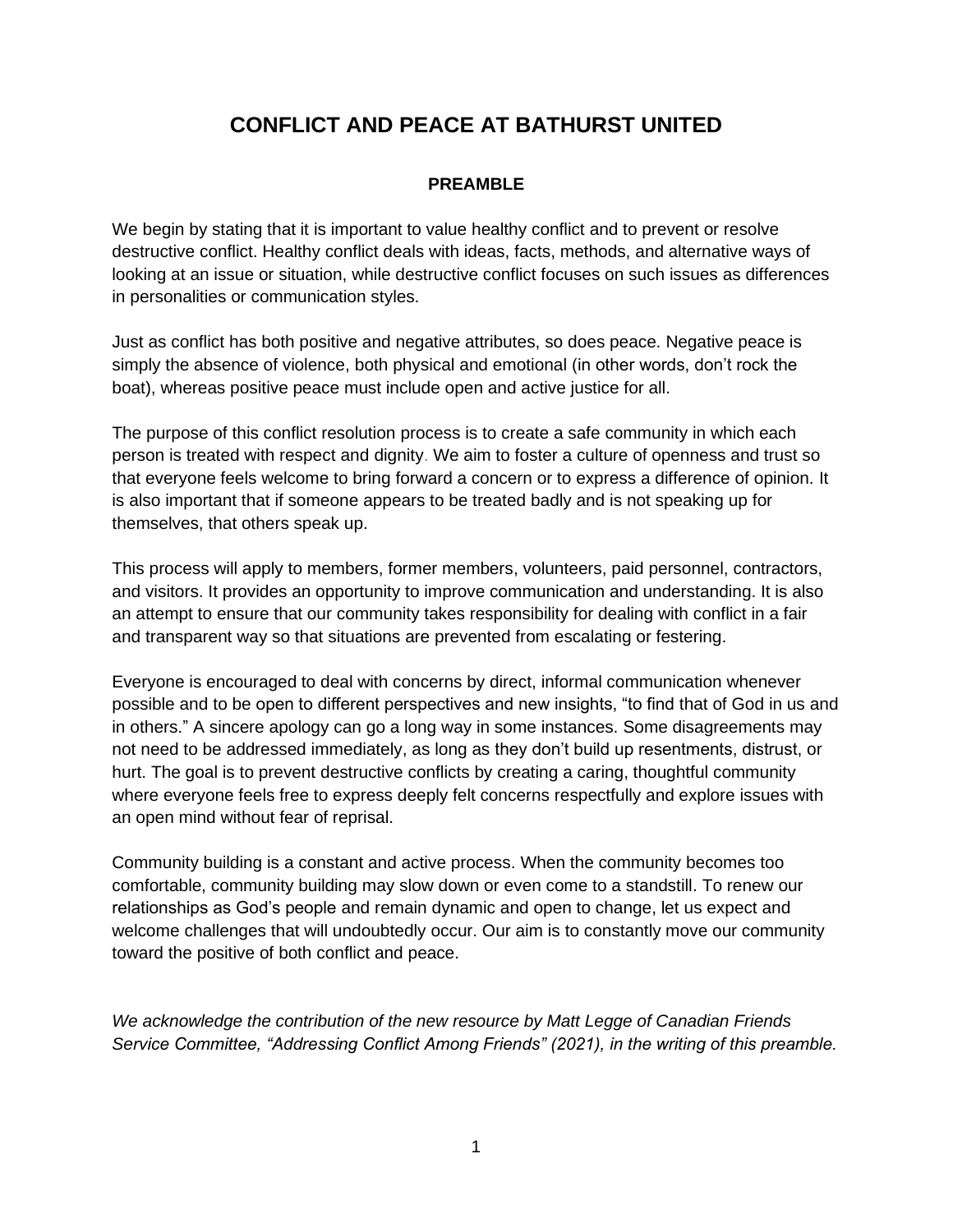#### **GUIDELINES FOR OUR LIFE TOGETHER**

As members of Bathurst, we value:

Community, Love, and Compassion Difference, Validation, and Equality Integrity, Honesty, and Humility Patience, Forgiveness, and Reconciliation Respect, Trust, and Confidentiality Embracing Peace and Justice

We recognize that each person is unique, and we celebrate one another.

| <b>COME</b>        | Risk showing up as you are at the moment,<br>open to something new.                           |
|--------------------|-----------------------------------------------------------------------------------------------|
| <b>CENTRED</b>     | Recognize that we are valued, capable and lovable,<br>and respond to others in acknowledgment |
|                    | that they are valued, capable and loveable.                                                   |
| and READY to       |                                                                                               |
| <b>PARTICIPATE</b> | LISTEN with an open heart;                                                                    |
|                    | HEAR the truth of the one speaking,                                                           |
|                    | becoming aware of your judgements, assumptions and biases<br>and letting them go.             |
|                    |                                                                                               |

SPEAK and ACT in a kind, life-giving way, recognizing the potential for growth in differing opinions.

We commit to being an open, welcoming, and affirming community, working to eradicate all forms of discrimination, supremacy, and oppression.

*We acknowledge the reminders of how to participate respectfully from 'Sharing Sacred Spaces,' during online visits to the worship places of other religions (2020-21).*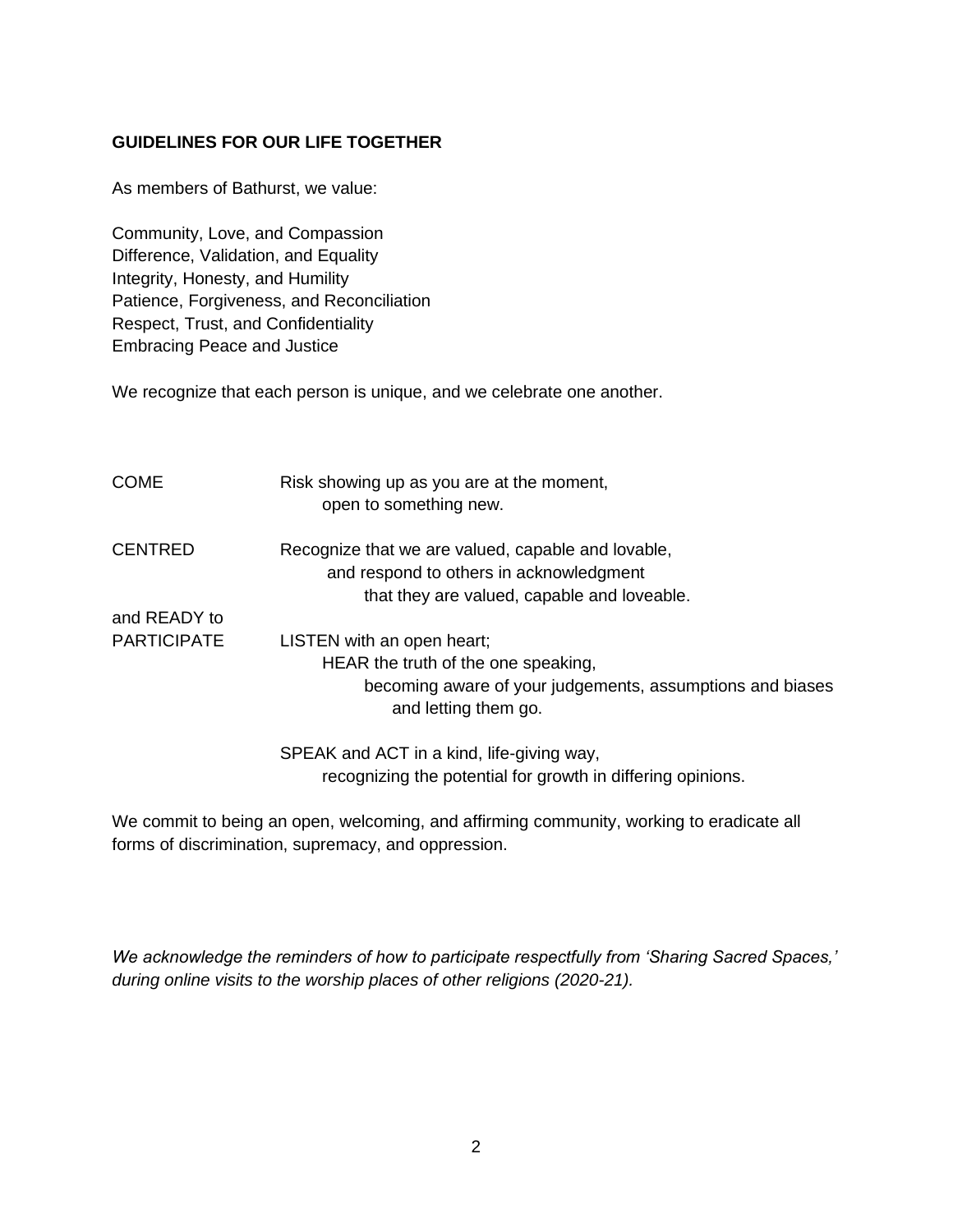## **CONFLICT RESOLUTION PROCESS**

A key component of the process outlined below is the establishment of a Conflict Processing Circle. This is a group of three to five people to be nominated by the congregation (including self-nomination) and selected from the nominees by the Volunteer and Personnel Committee. The final step is endorsement by the congregation. The role of the members of the Conflict Processing Circle will be:

- to make themselves available to provide support and mediation in situations of conflict in the congregation or when members of the congregation are not respecting the values of Bathurst United as articulated in this document.
- to listen and be present to both parties, to help clarify what is being said, and to assist in finding and articulating common ground. The Conflict Processing Circle member will not judge or assign blame.
- to provide education and resources to the congregation on the topic of peace building and dealing with situations of conflict.

Members of the Conflict Processing Circle will be trained in conflict resolution and have the skills and aptitude to do this work*.*

# **Process involving an individual**

If you find yourself in a hurtful or conflict situation with another member of the Bathurst community, and have discerned that you would like to resolve it, the community agrees on the following process:

- Ideally, speak with the person directly, asking clearly for what you would like to see happen and seeking resolution
- If needed, speak to a member of the Conflict Processing Circle
	- For advice as to how to proceed
	- To join you as a neutral party in discussion with the other person
- The Conflict Processing Circle member will listen to discover:
	- What is happening that is creating this situation?
	- What needs are arising for the individuals involved?
	- What actions need to be taken and by whom?
- If the Conflict Processing Circle member determines that they have done everything they can, and the conflict remains unresolved, the option exists to invite one or two Conflict Processing Circle members to assist. A further option would be to reach out beyond the congregation to the United Church or to a private consultant, though the goal is that conflicts will be resolved within the congregation whenever possible.
- The above options can also be followed: